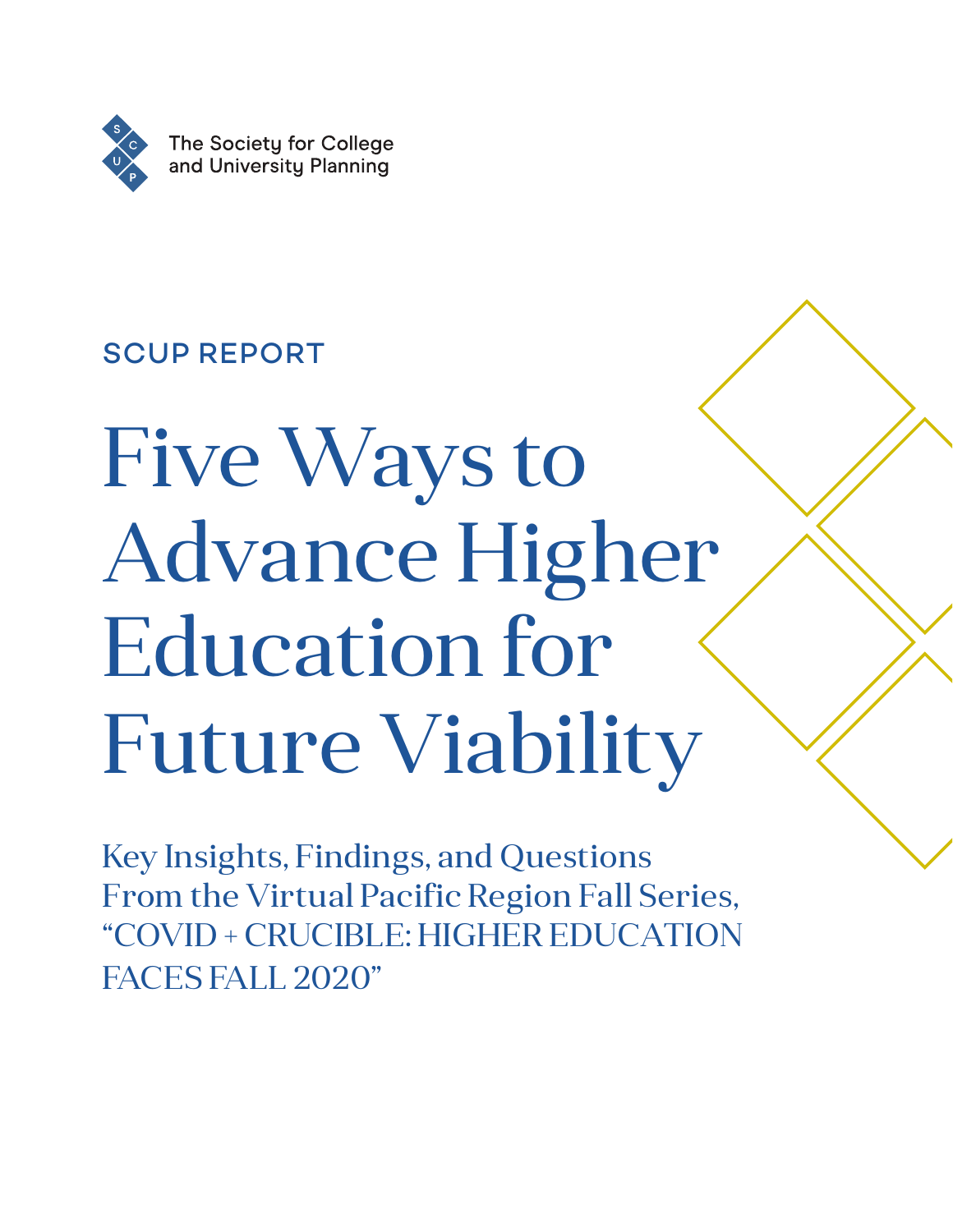

#### **About the Society for College and University Planning (SCUP)**

At SCUP, we believe that by uniting higher education leaders, we can meet the rapid pace of change and competition, advancing each institution as it shapes and defines its future.

Through connection, learning, and expanded conversation, we help create integrated planning solutions that will unleash the promise and potential of higher education.

#### **What is Integrated Planning?**

Integrated planning is a sustainable approach to planning that builds relationships, aligns the organization, and emphasizes preparedness for change.

To learn more, visit www.scup.org.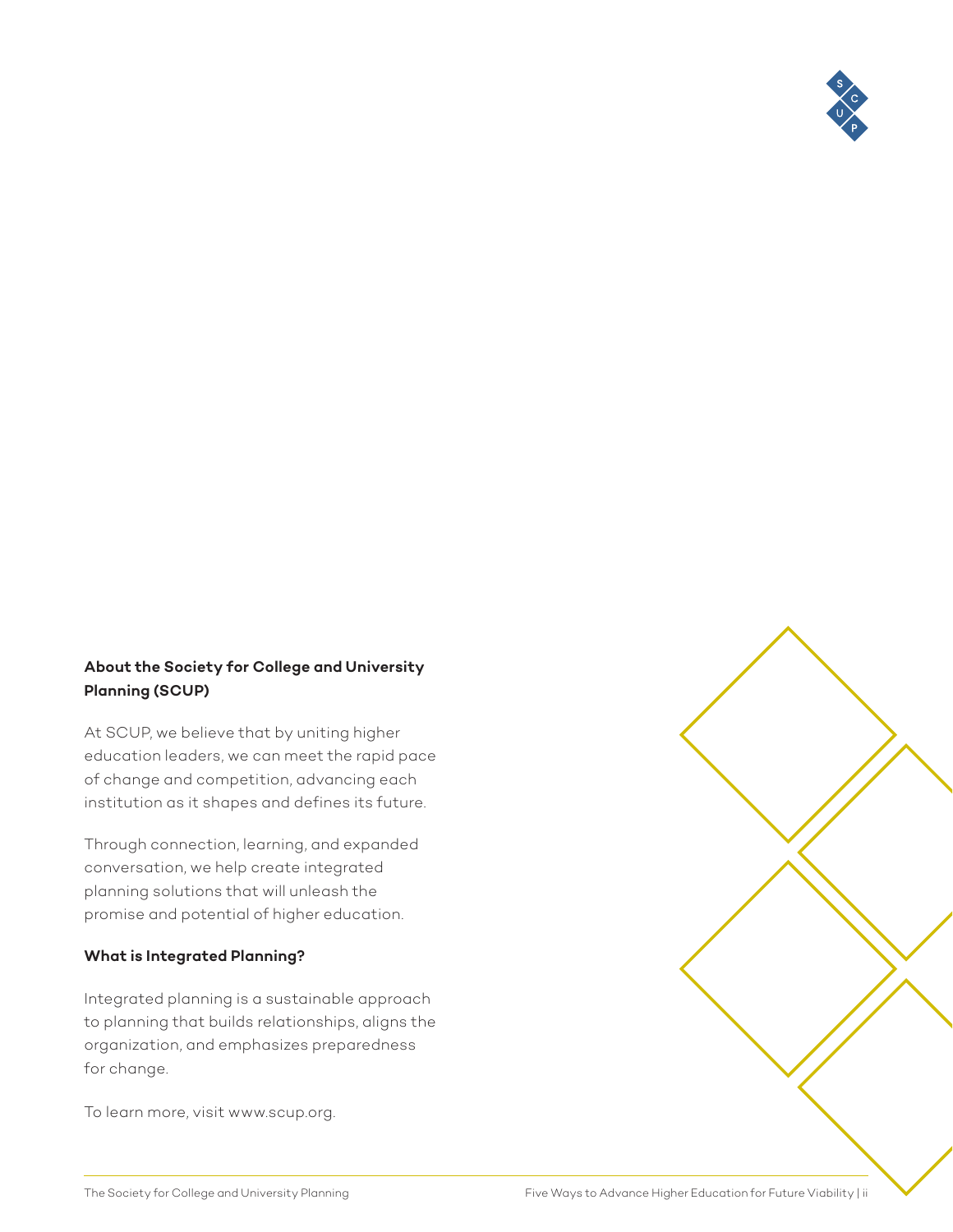

## About the Virtual Pacific Region Fall Series

Higher education within the United States is in the midst of an evolutionary change. But colleges and universities were having their moment of reckoning long before COVID-19 disrupted life and accelerated change.

SCUP's Pacific Region held five sessions over eight weeks to explore the core topics shaping higher education as colleges and universities adapted in response to the pandemic. This publication offers key insights, findings, and questions from this Virtual Pacific Region Fall Series.

#### **This report was edited by:**

Lilian Asperin, Partner, WRNS Studio, SCUP Pacific Region Fall 2020 Series Moderator, SCUP Pacific Regional Chair

Nicholas Santilli, PhD, Senior Director of Learning Strategy, Society for College and University Planning

Molly Thomas, Senior Associate, WRNS Studio

© 2021 The Society for College and University Planning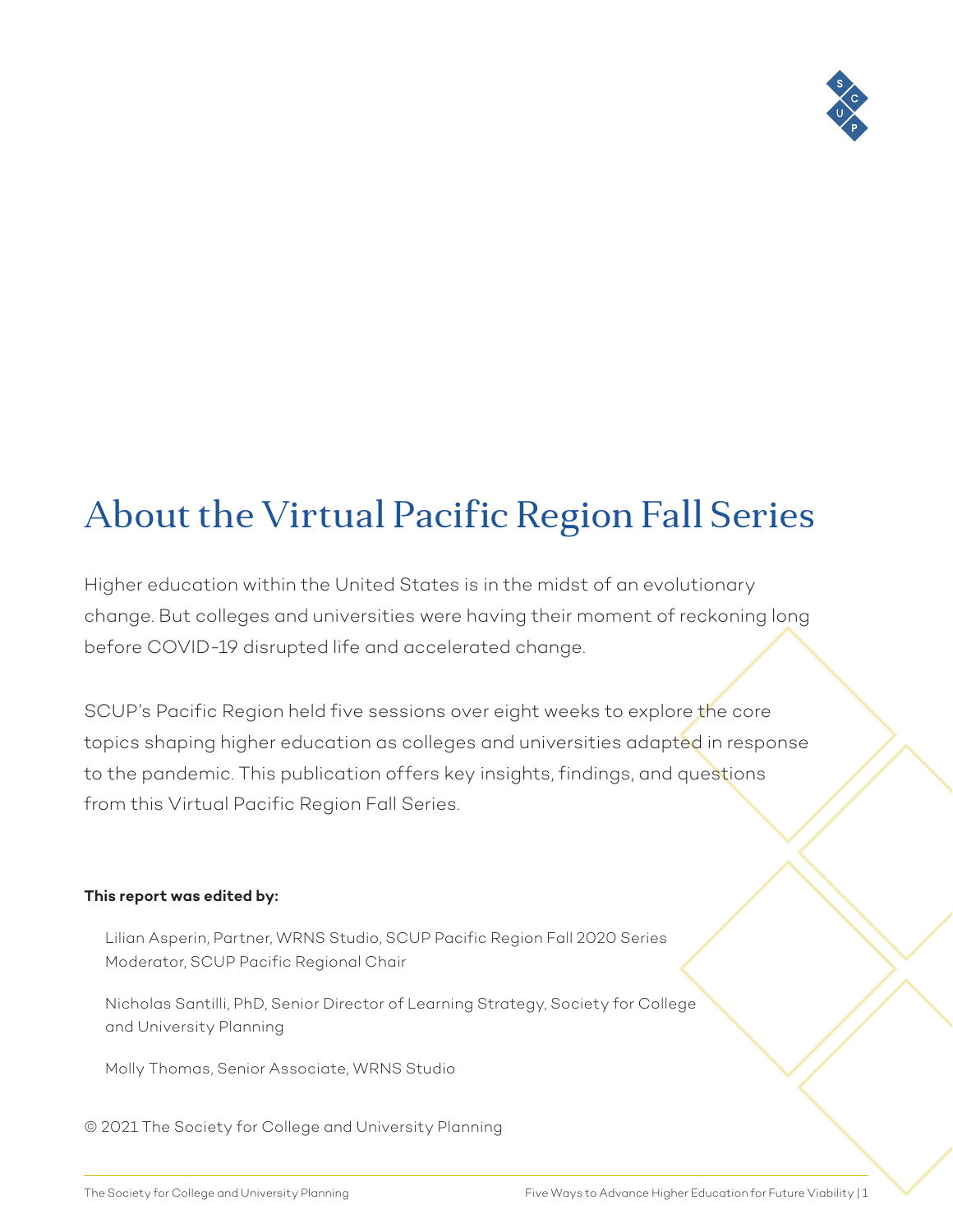#### COVID + CRUCIBLE: HIGHER EDUCATION FACES FALL 2020 Program



#### **Where are We? Where Do We Go? Moving from Reactivity to Creativity during COVID**

Delivered: Friday, August 14, 2020

Presented by: Bryan Alexander, PhD, Internationally-known Futurist, Researcher, Writer, Speaker, Consultant, and Teacher | Elliot Felix, Founder and Chief Executive Officer, brightspot strategy | Wendy Hillis, Assistant Vice Chancellor and Campus Architect, University of California, Berkeley | Diane Stephens, Associate Vice President for Academic Resources and Planning, California State University, Northridge

Moderated by: Kim Patten, Partner and Higher Education Practice Leader, Steinberg Hart

#### **Curriculum Redesign: Evolving Practices for Virtual and Physical Learning**

#### Delivered: Friday, August 28, 2020

Presented by: Jeffrey Ashley, PhD, Professor of Chemistry and SCUP Fellow, Thomas Jefferson University | Leesa Beck, PhD, Director of Summer Sessions, University of California-Santa Barbara | Peter Hendrickson, Associate Vice Chancellor, Design & Construction, University of California-Los Angeles | Scott Montemerlo, National Program Manager, Education, Teknion | Royce Smith, PhD, Dean, Montana State University – Bozeman

Moderated by: Jennifer Milliron, Principal, LMN **Architects** 

#### **Critical Race Theory Workshop: Hurdles and Hopes for Practicing Racial Equity in Design**

Delivered: Friday, September 11, 2020

Presented by: Amara H. Pérez, PhD, Social Justice Educator, Community Organizer, Community-Engaged Researcher, and Critical Strategist | Rebecca Ocken, Planning Manager,

Office of Planning and Capital Construction, Portland Community College | Derrick McDonald, Practicum Student, Hacker | Rachel Schopmeyer, Architect, Hacker

Moderated by: Nick Hodges, Principal, Hacker

#### **Thoughtful Planning and Reshaping Physical Space in Real Time**

Delivered: Friday, September 25, 2020

Presented by: Lakshmi Chilukuri, PhD, Provost, Sixth College, University of California, San Diego | Robert Clossin, Director of Campus Planning, University of California, San Diego | Thom Greving, Principal and Regional Design Director, HKS | Walt Kanzler, Senior Director of Design and Development Services, University of California, San Diego | Upali Nanda, PhD, Principal and Firmwide Director of Research, HKS | Matthew Smith, Architect, Capital Program Management, University of California, San Diego

Moderated by: James Awford, Principal, **BNBuilders** 

#### **Lessons Learned From The Fall 2020 Reopening - What Will Stick?**

#### Delivered: Friday, October 9, 2020

Presented by: Bryan Alexander, PhD, Internationally-known Futurist, Researcher, Writer, Speaker, Consultant, and Teacher | James Awford, Principal, BNBuilders | Nick Hodges, Principal, Hacker | Jennifer Milliron, Principal, LMN Architects | Kim Patten, Partner and Higher Education Practice Leader, Steinberg Hart | Nicholas Santilli, PhD, Senior Director of Learning Strategy, Society for College and University Planning

Moderated by: Lilian Asperin, Partner, WRNS Studio, SCUP Pacific Region Fall 2020 Series Moderator, SCUP Pacific Regional Chair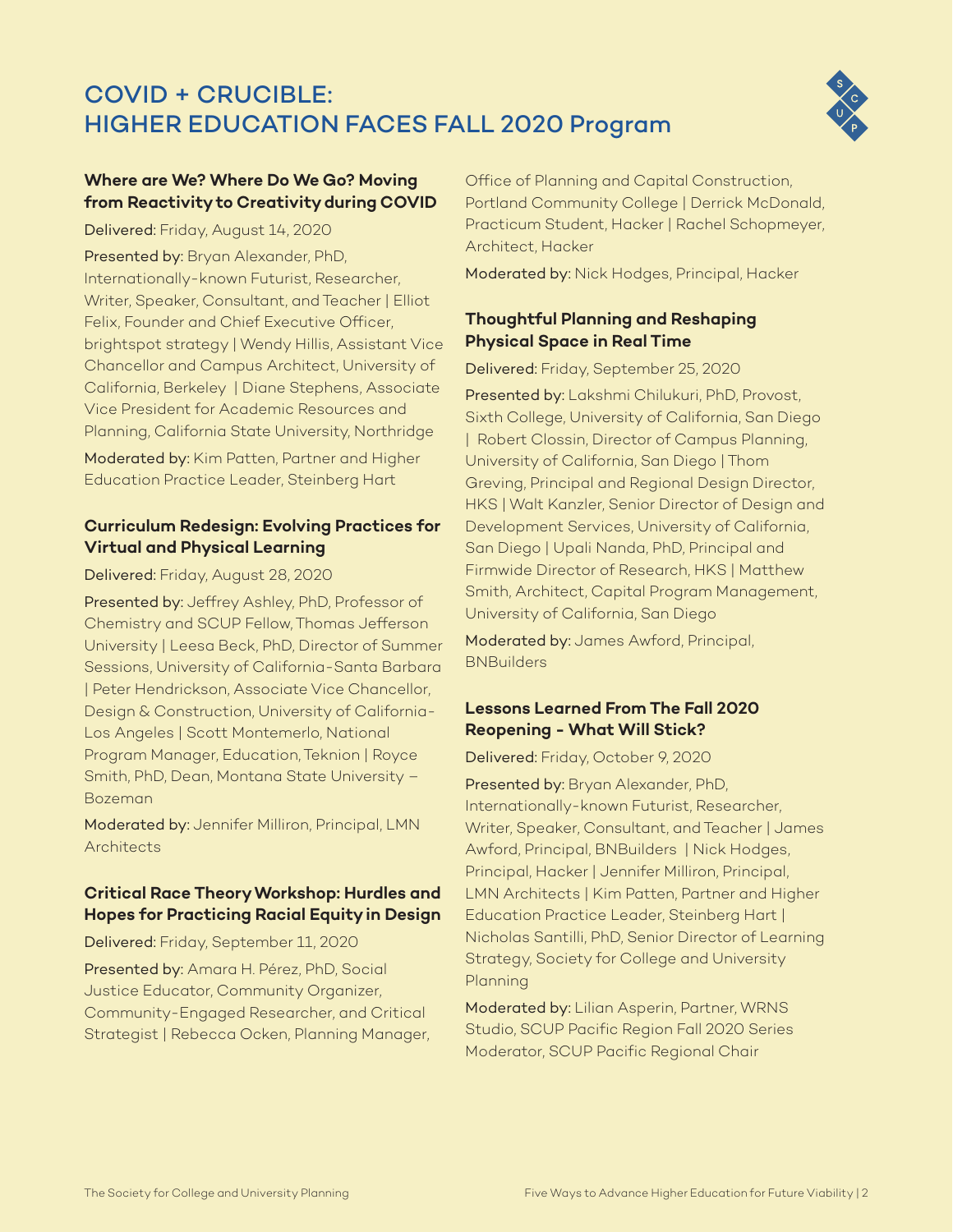

## Five Imperatives as Higher Education Looks to the Future

The key insights, findings, and questions included herein stemmed from conversations that took place during SCUP's Virtual Pacific Region Fall Series.

The series explored many of the challenges facing higher education that have been exacerbated by the COVID-19 health crisis, including:

- » Funding and revenues
- » Curricular changes
- » Student, faculty, and staff physical and mental wellbeing
- Systemic racism
- » Diversity and inclusion

While colleges and universities address the crisis at hand, they must simultaneously plan for the long term. The sessions revealed five ways to advance higher education for future viability.

#### **Five Ways to Advance Higher Education for Future Viability**

- 1. Racial Equity: Affect Real Change
- 2. Wellbeing and Student Services: Be Proactive and Engaged
- 3. Curriculum Redesign: Optimize Student Centric Hybrid Learning
- 4. Policy and Planning: Shift from Reaction to Strategic, Integrated Planning
- 5. Funding: Define Value and Innovate

This whitepaper summarizes key lessons within each of these five topics and how they can help institutions deliver on core promises of education: to help students develop what they need to both engage in rewarding careers and become discerning citizens of an equitable and democratic civil society.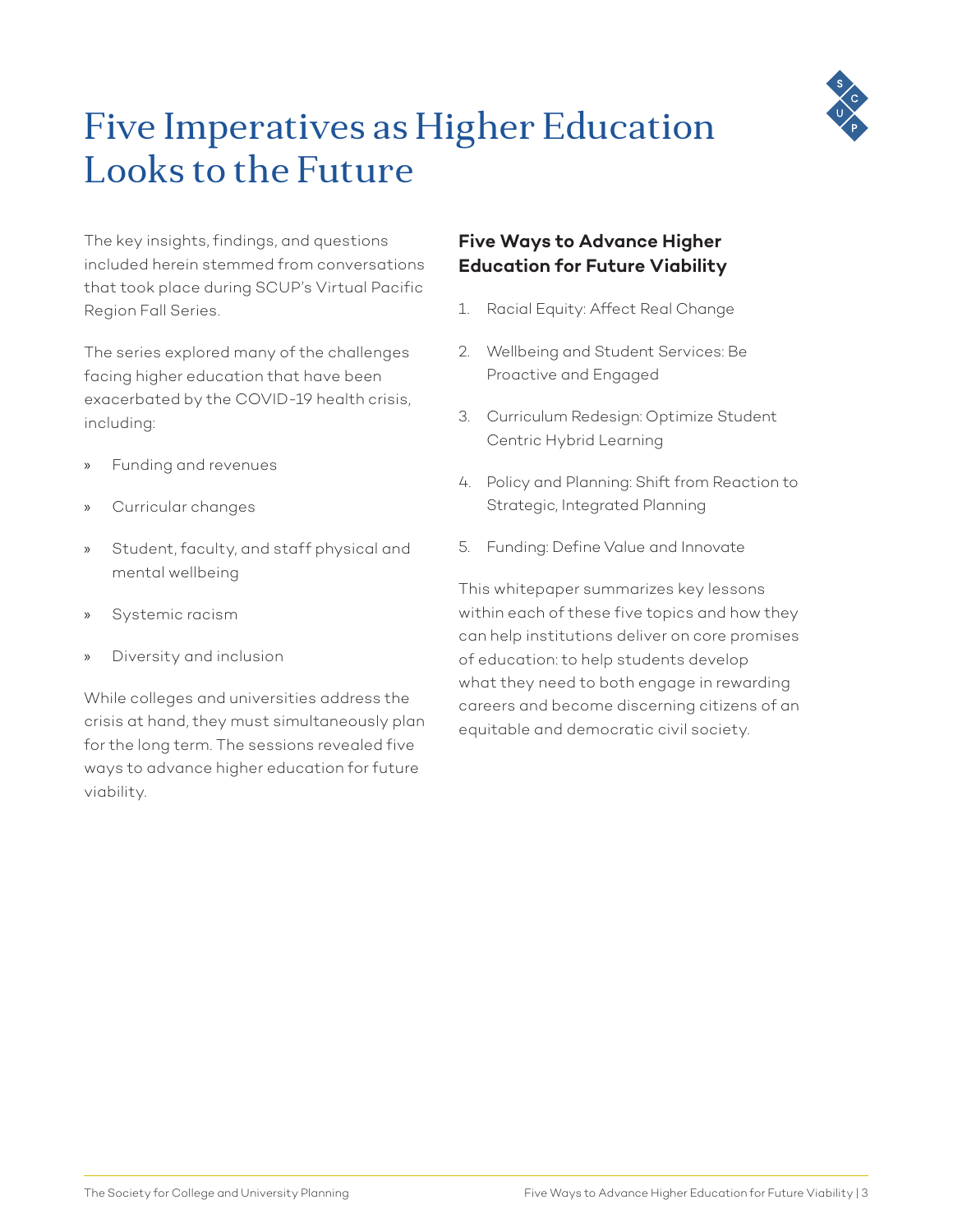#### 1. Racial Equity: Affect Real Change

As institutions of higher education consider ways to affect and sustain real change, Critical Race Theory—a framework for understanding the implications of systemic racism across all aspects of society—offers a lens through which to examine and rethink planning and design.

Key insights that inform an impactful response include:

#### **Space Is Not Neutral**

Educational and social settings are not neutral. Planning and design can both reproduce and transform inequities in powerful ways. Likewise, space does not operate independently of race; our understanding of space is shaped by our racial identity and positionality, and varies based on our lived experiences.

The socializing influences of the built environment range from how a campus is planned, to architectural style, scale, transparency, and materials. What may feel welcoming and comfortable to some may feel daunting, imposing, and inaccessible to others. How do people interact with a Jeffersonianinspired quad campus versus a newer mixeduse campus that meshes living with learning? What makes one person feel welcomed but compels another to pass quickly through? How do students read and experience, for example, classical versus modern buildings?

#### **"Safe Space" Is a Misnomer**

One needs only to recall recent tragedies in "safe spaces"—ranging from gay bars to places of worship—to recognize that marginalized people inhabit no true safe space in an inequitable and violent society.

While campus safe spaces—physical or virtual spaces where students are theoretically free from discriminatory behaviors and targeted violence—may offer students the opportunity to connect with others in affirming ways, to some they can feel fabricated, disjointed, cloistered, or separate from the broader campus community.

Our attention needs to shift away from specific "safe spaces" to creating spaces that are welcoming and inclusive throughout the campus. Our definition of "placemaking" needs to include inclusivity. What does an inclusive space look and feel like? What are its characteristics? How do we make sure the spaces we create are truly for everyone?

#### **Colorblind Engagement Doesn't Work**

"The predominant emphasis in programming on function, usage, and aesthetics acts to dismiss the socio-spatial realities of diverse communities," said Amara H. Pérez, PhD, social justice educator, community organizer, community-engaged researcher, and critical strategist. "To design for justice, we must understand how racial and other disparities are linked to and reproduced by spatial arrangements. This can only be achieved when people most affected by racism and other social inequities are engaged in a collaborative inquiry effort to expose how space normalizes the status quo and how design can make a difference."

As we plan and design buildings and campuses to be welcoming places for everyone, the lived experiences of the people who will inhabit the spaces become ascendant. While adopting inclusive approaches to planning and design holds the promise of discovering new possibilities, it can also present real challenges when we ignore the social realities facing students.

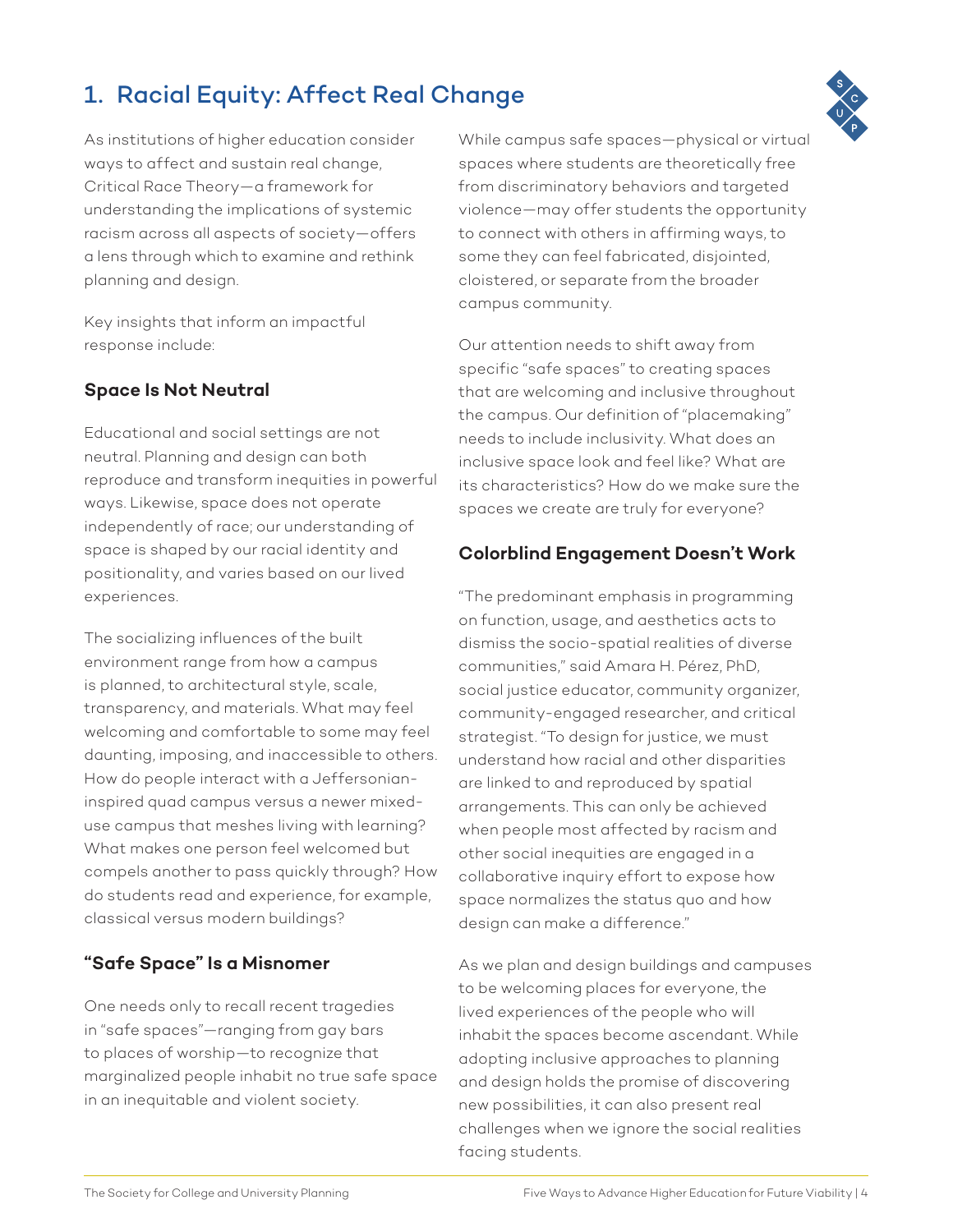Who is available to participate, when, and how? What interdisciplinary disciplines, theoretical frameworks, and perspectives might better inform the process? These questions and many more—including questions and considerations formed by the very students who will inhabit the new learning environments—offer a new baseline for just and equitable planning and design.

It can be easy for administrators, planning professionals, and architects to talk about the marginalized identities of the students we serve. But as professionals, we rarely examine or talk openly about our own identities, acknowledge our biases, or consider the ways in which we may be complicit or complacent in reproducing inequities through our work. We conduct outreach that asks people to show us their insides, but we typically present our un-vulnerable, polished exteriors.

What changes when we challenge and broaden the traditional methods for the planning and design of campus spaces? How might lines of questioning better acknowledge the racialized and gendered experiences of communities inhabiting and traversing campus space?

#### **Not Having a Plan Is an Exclusionary Practice**

This is a crucial moment for racial equity in the United States. Ideally, national awareness around racial justice will continue to influence all aspects of education, work, politics, and life. In reality, real change will require real, sustained effort.

While the rise of the radical right and pushback from racist power dynamics are real threats, it's growing day-to-day apathy that presents the greatest challenge to progress. Our awareness could wane as other "priorities" become more prominent. As we've seen

throughout history, it's easy to fall back into a pattern or habit once an issue isn't front and center.

*. . . not having an outreach plan that aims to engage communities historically excluded is a practice that maintains the status quo. The Black Lives Matter movement is largely ground up; for systemic change to occur, policy and planning need to be enacted.*

When it comes to planning the built environment, not having an outreach plan that aims to engage communities historically excluded is a practice that maintains the status quo. The Black Lives Matter movement is largely ground-up; for systemic change to occur, policy and planning need to be enacted.

How do we make racial justice an ongoing priority? How do we avoid losing the momentum of Black Lives Matter to affect and sustain real change? How do we dismantle structural racism on our college campuses? With effective integrated planning.

#### **QUESTION / PROVOCATION**

How do we pick up on the momentum of Black Lives Matter to affect and sustain real change?

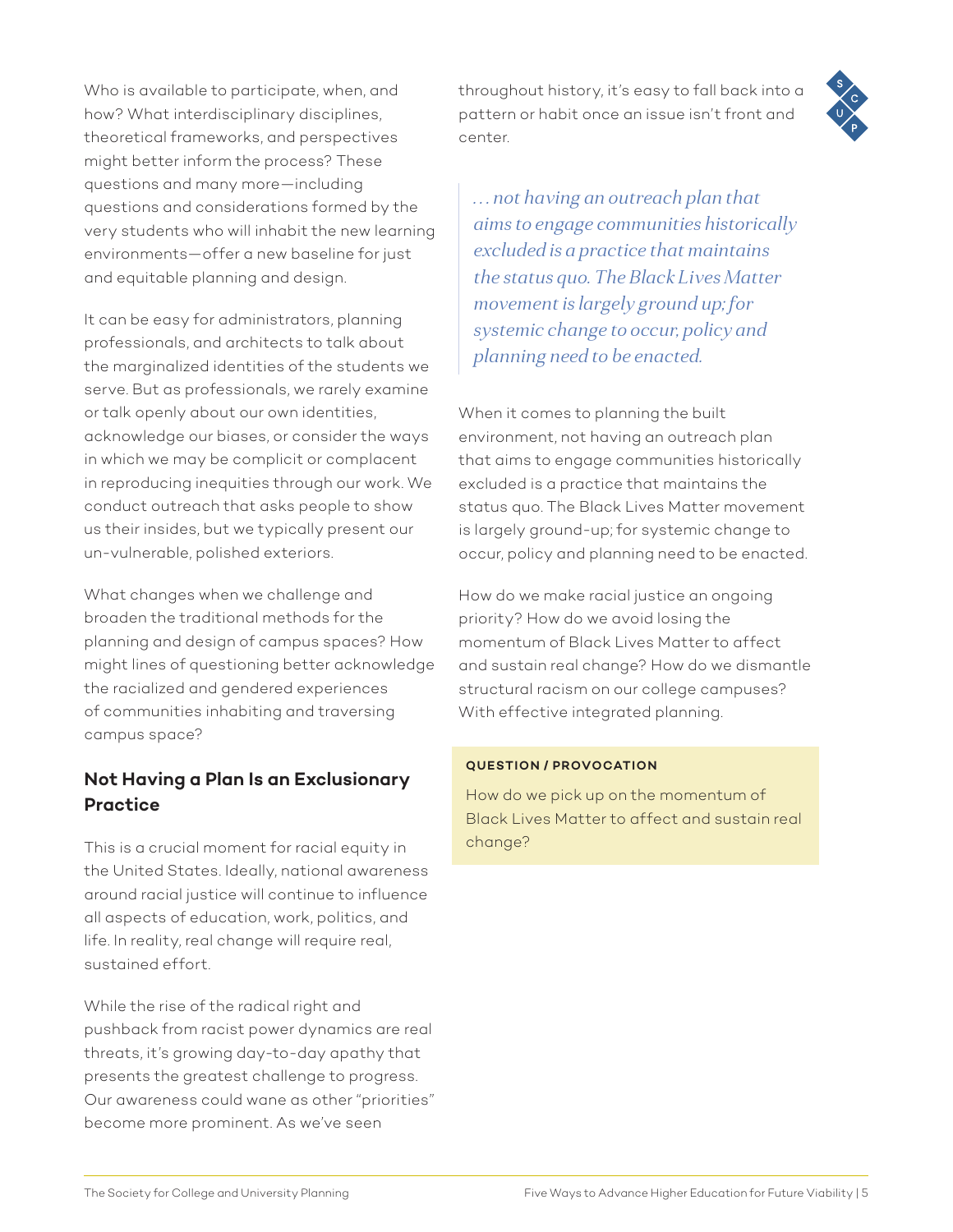#### 2. Wellbeing and Student Services: Be Proactive and Engaged



The troubling, pre-pandemic upward trend in the number of students reporting stressrelated illnesses and mental health conditions has been amplified by COVID-19. A recent survey of more than 18,000 students by the American College Health Association (ACHA) found more reported mental health conditions in Spring 2020 than Fall 2019. Students reporting depression increased from 35.7 percent to 40.9 percent. Sixty percent of the students questioned in the same ACHA survey revealed that the pandemic has made it more difficult to access mental health care.<sup>1</sup>

For many, the pandemic is an isolating experience. Studies have shown that the risks of loneliness and isolation can be as detrimental to one's health as smoking and obesity2. How might student services, which are traditionally characterized by the ease of "pop-in" access on campuses and face-toface connections between administrators and students, be transferred effectively to virtual platforms, both during the pandemic and in the future?

Several key insights may inform a long-term response:

#### **Proactive Provision of Student Services**

As colleges and universities explore ways to support student wellbeing during COVID-19, the need for proactive outreach is clear. Mental health intersects with many different student needs that may go undetected within the context of the pandemic, from tutoring to food and housing security.

As the people who interface with students the most, many faculty members have become the essential point people in encouraging, monitoring, and supporting student wellbeing. Proactive engagement by faculty, student life, campus health professionals, and other leaders is a current trend that may inform the provision of student services moving forward while helping students to feel less overwhelmed and isolated now.

What are the implications of this approach? Campus agents who are to deliver proactive student services may need professional development to deliver on this promise. While much of this outreach is being conducted virtually right now, in the future, student health and wellness centers, along with other campus facilities that support student services, may need to be expanded and/or updated.

#### **A Holistic Approach Includes Faculty and Staff**

If we expect faculty and staff to attend to the needs of students, colleges and universities must attend to the needs of their workforce as well. Faculty and staff may have unmet needs themselves, including mental and physical health issues and work/life balance concerns.

How does the campus create an environment that supports the wellbeing of all stakeholders? Holistic campus health and wellness cares for the whole person and for all members of the campus community. It

<sup>1 &</sup>quot;The Impact of Covid-19 on College Student Well-Being" (The Healthy Minds Network & American College Health Association, 2020), [https://healthymindsnetwork.org/wp-content/uploads/2020/07/Healthy\\_Minds\\_NCHA\\_COVID\\_Sur](https://healthymindsnetwork.org/wp-content/uploads/2020/07/Healthy_Minds_NCHA_COVID_Survey_Report_FINAL.pdf)[vey\\_Report\\_FINAL.pdf.](https://healthymindsnetwork.org/wp-content/uploads/2020/07/Healthy_Minds_NCHA_COVID_Survey_Report_FINAL.pdf)

<sup>2</sup> Julianne Holt-Lunstad and Timothy B. Smith, "Social Relationships and Mortality Risk: A Meta-Analytic Review," *PLOS Medicine*, July 27, 2010, [https://journals.plos.org/plosmedicine/article?id=10.1371/journal.pmed.1000316.](https://journals.plos.org/plosmedicine/article?id=10.1371/journal.pmed.1000316)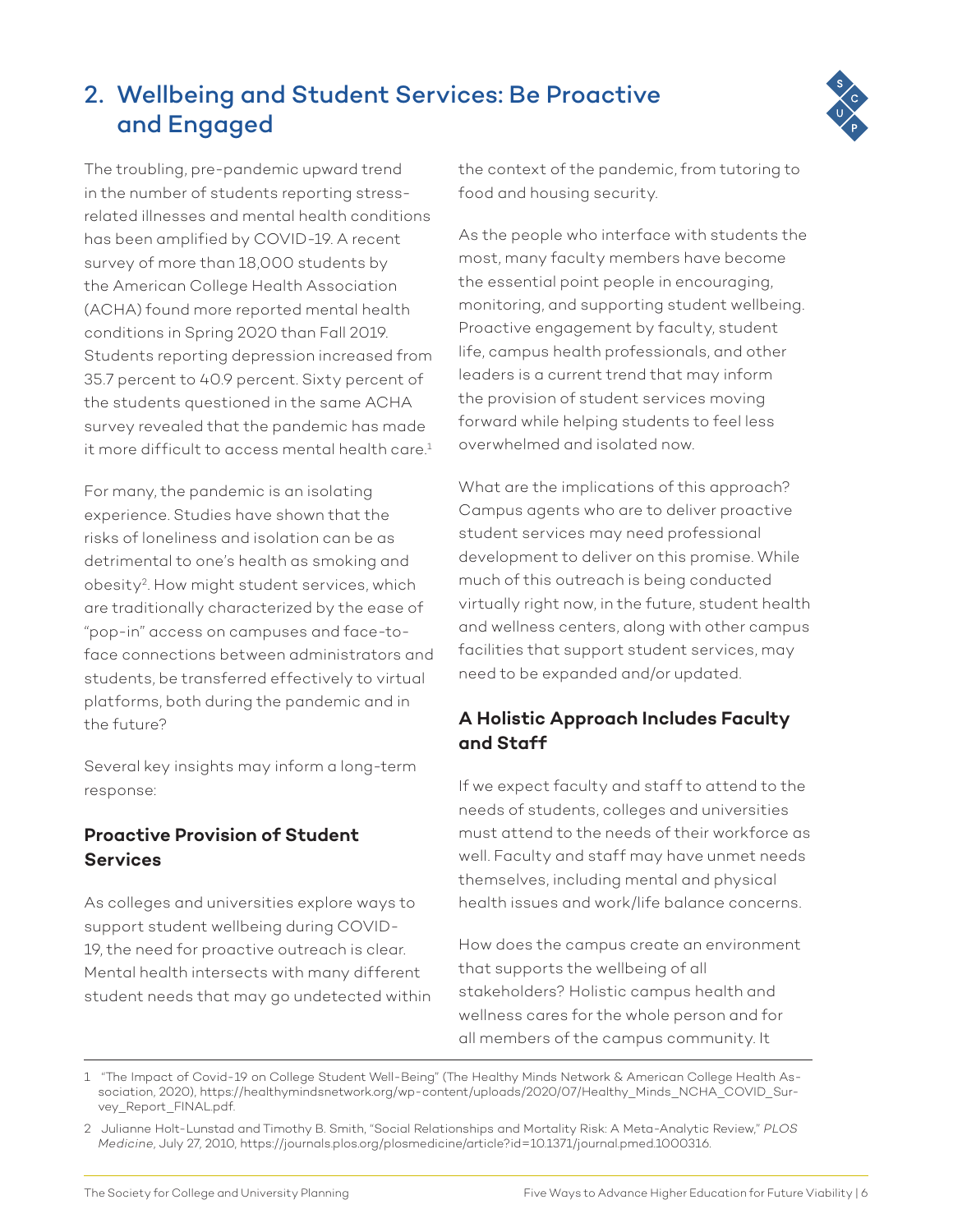requires a disciplined approach to institutional planning—one that is systemic, integrated, and aligned with institutional efforts across planning horizons, i.e., strategic, operational, continuity, contingency, or scenario planning.

#### **Embed Wellness and Community in Planning and Design**

How do we put wellness at the forefront of the campus experience? In addition to investing in campus wellness centers, there is opportunity to embed wellness and community into all aspects of campus life and placemaking.

"Campus environments planned and designed with 'wellness' and 'community' as central organizing concepts may be more prepared to accept students for in-person or hybrid learning," says Lilian Asperin, partner, WRNS Studio. "Known best practices, such as easy access to fresh air, connection to nature, dedicated tranquil areas, and strong indoor/ outdoor flows, can translate into safe and healthy learning environments for in-person learning. Post-pandemic, these spaces will still serve as wellness amenities and social hubs for the campus community. Moving forward, during formative stages of projects such as programming and planning, use of predictive software will be integral to evaluating cost and operational effectiveness."

Social connection can be fostered by establishing a network of differently scaled gathering spaces for students, faculty, and staff to be alone together or to gather safely in groups while maintaining personal control over one's level of engagement with others. Well-considered one-way circulation, for example, helps to stagger movement, manage density and proximity, and reinforce a sense of health and safety. These physical distancing strategies can be executed by considering the campus as a network of mixed-use neighborhoods, with primacy given to the pedestrian and social experience.

#### **Equity Is Tied to Holistic Wellbeing**



The impact of students' lives outside of school—their financial realities, familial contexts, employment responsibilities, and other stressors—on their academic performance and wellbeing have never been more apparent. Likewise, the shift to virtual learning has highlighted the digital divide, and the reality of inequitable access to education and technology.

How are colleges and universities responding to this challenge? Particularly within the context of the digital divide, colleges and universities may need to focus on proactive outreach and strategies that meet students where they are. How might colleges, universities, and private industry, or the purveyors of communications and learning apps, make education more accessible? Can smartphones and other devices help bridge this divide?

#### **Create a Sense of Welcome and Connection**

The pandemic has compelled leaders within higher education to ask important questions about how to create or refine memorable experiences at key moments along the student life journey. How do we create a sense of welcome and connection when campuses are closed or only partially open? What are the bookends that shape one's sense of belonging, community, and connection in an academic institution?

*An ethos of care at most colleges and universities addresses everything from evolving pedagogies to the digital divide. The pandemic has highlighted the need for an empathetic mindset, with many institutions shifting the focus from content and skills to wellbeing.*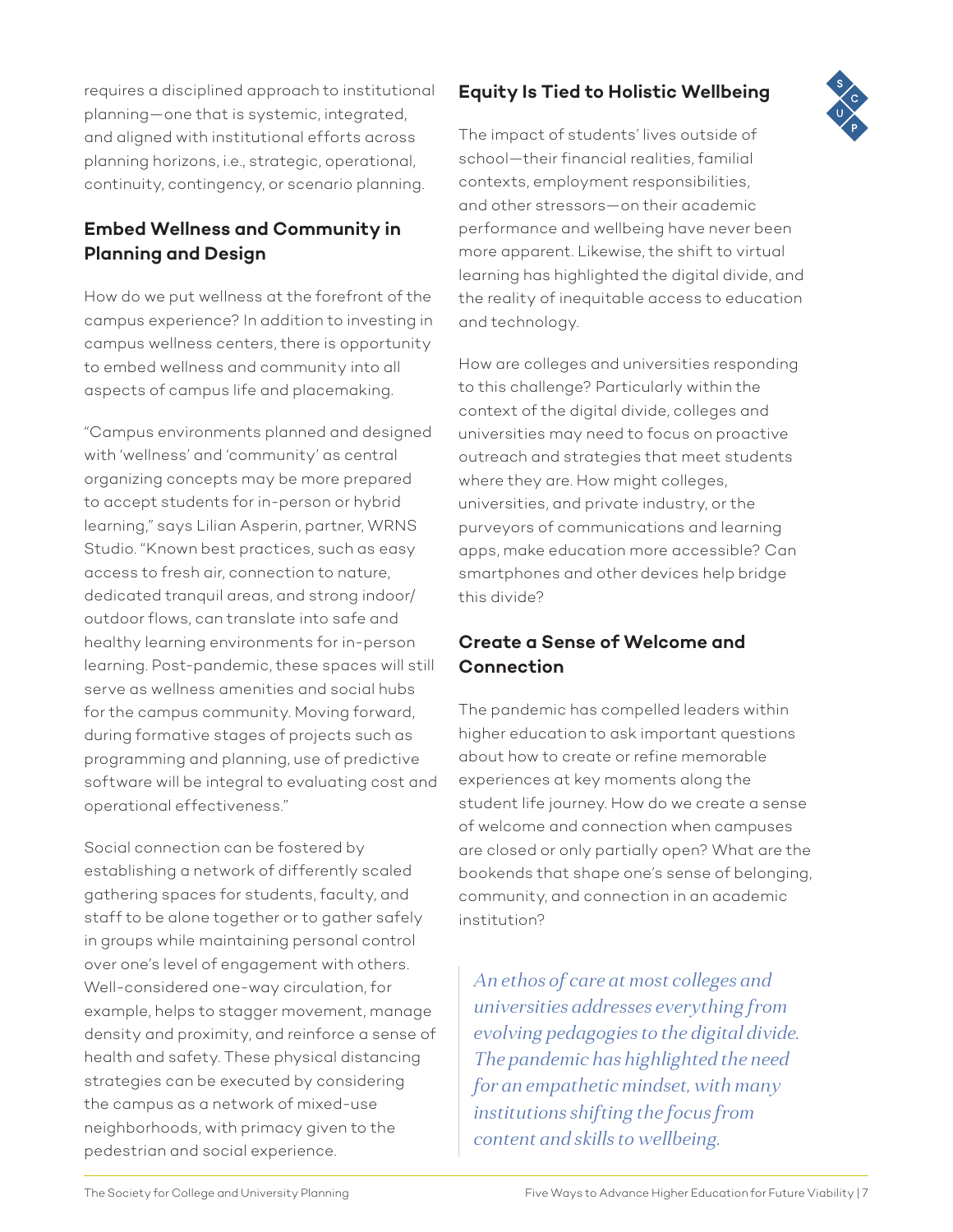One approach has been to prioritize the experiences of incoming and outgoing students, focusing on ways to orient firstyear students to their new communities while fostering a sense of closure, pride, and accomplishment that puts a cap on the college experience at graduation. For instance, a rigorous and well-planned welcome experience might include hybrid in-person/ virtual introductions to students' residential cohorts, peer groups, and mentors.

An ethos of care at most colleges and universities addresses everything from evolving pedagogies to the digital divide. The pandemic has highlighted the need for an empathetic mindset, with many institutions shifting the focus from content and skills to wellbeing.

#### **QUESTION / PROVOCATION**

How do we combat isolation and create a sense of community that is safe and welcoming, both now and in the future?

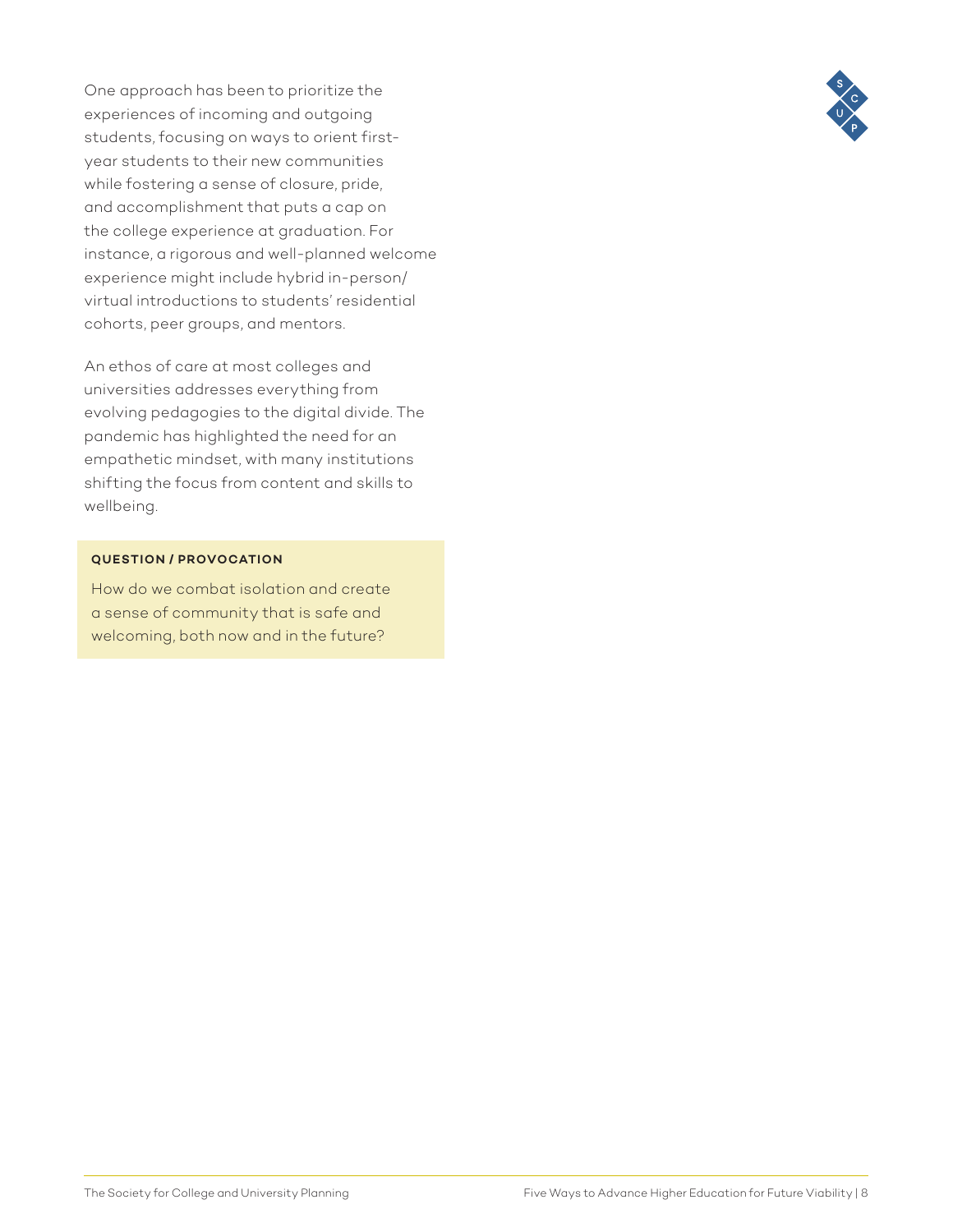## 3. Curriculum Redesign: Optimize Student-centric



As colleges and universities broaden curriculum delivery to include a variety of models—online, in-person, and hybrids of the two—the need to experiment in real-time has become clear. However, complex shortterm questions around logistics, pedagogies, prioritization, costs, and other factors can bring long-term implications. As we transition from crisis teaching to the mindful redesign of curriculum, there is opportunity to craft a student-first experience that helps evolve higher education for relevance and value.

Hybrid Learning

The following considerations may offer a path forward:

#### **Mindset Shift: From "Tech When We Need It" to "We Need Tech"**

The pandemic accelerated curricular and pedagogical changes that were already underway, the most obvious being online learning. As we play out alternative post-COVID-19 futures, one good bet is that online learning will continue.

In response, there has been a significant shift in mindset across most institutions from "tech when we need it" to "we need tech." As colleges and universities adapt to this reality, those that embrace the long-term goal of optimizing online learning will likely be more competitive. Most institutions will likely use hybrid models moving forward, as students and faculty shift between in-person and virtual modes.

The growth of online learning begs questions about the relevance of certain traditional types of learning environments, such as lecture halls and auditoria. Online learning may present a greater range of options for learning that better serves students, such as recording lectures to be viewed on the student's time.

Digitization also allows for lectures to be transcribed, translated into a variety of languages, and played/replayed at will or as preferred, including speed adjustments and closed captioning.

*Most institutions will likely use hybrid models moving forward, as students and faculty shift between in-person and virtual modes.*

#### **New Opportunities for Equity and Inclusivity**

While the shift to online learning highlighted the digital divide, online learning may offer a broader variety of students—parents, caregivers, working students, English as a Second Language (ESL) learners, and students with disabilities—more flexibility to tailor their schedules and obtain the tools (e.g. transcripts or lecture recordings) to meet their specific needs.

The growing number of online learning options could provide a wider range of students access to free or affordable content from professors and lectures at colleges and universities that were previously inaccessible. When considering this model of opting in for a self-directed educational experience, lessons from previous models (such as MOOCs) include creating a sense of achievement and optimizing the student/faculty and peer-topeer interactions.

The switch to virtual modes of working may also reveal opportunities for equity and inclusion. For example, online community forums or public meetings may be more accessible to students and community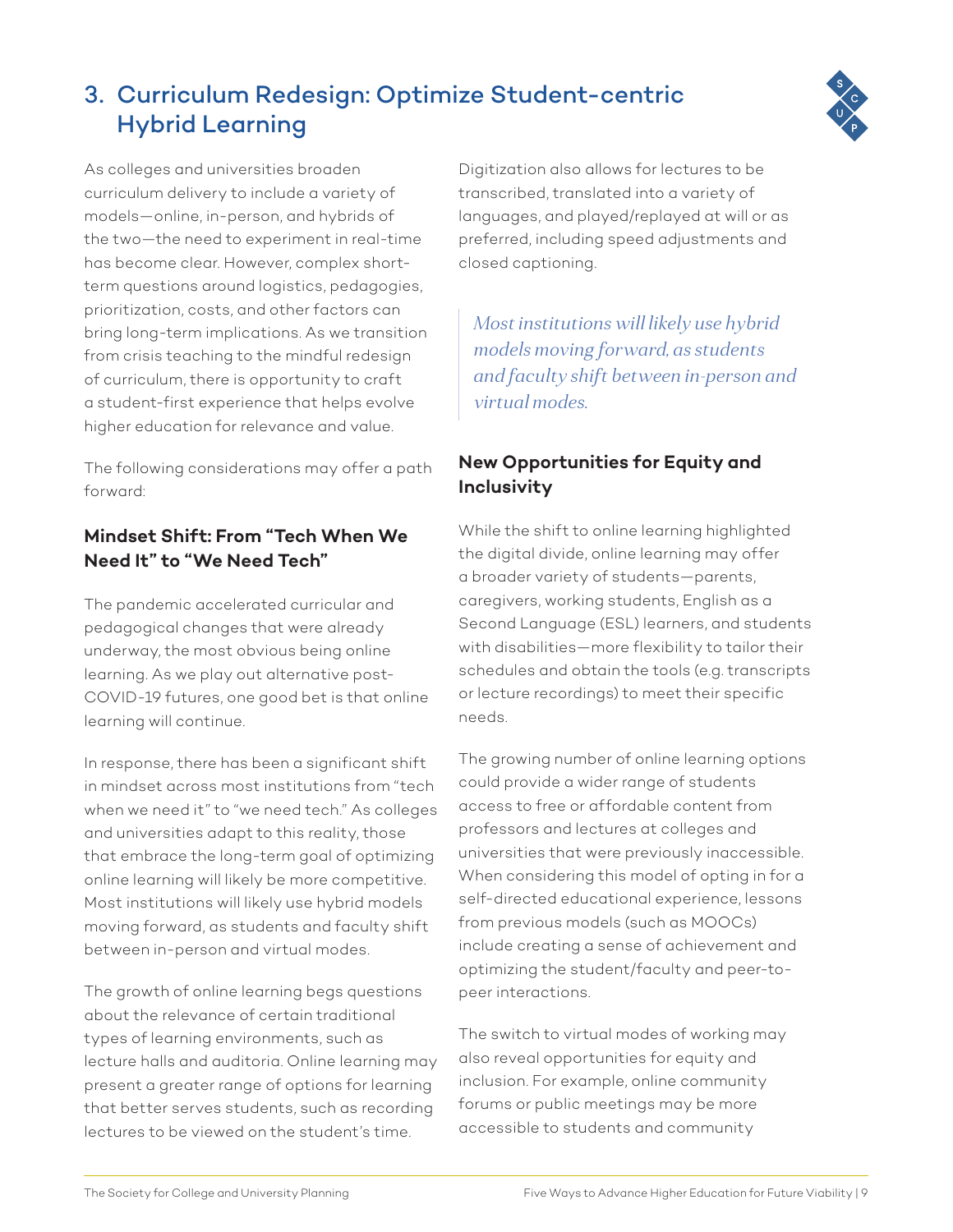members who may not have the time or means to participate in-person.

#### **The Campus Matters: Put a Premium on the In-Person Experience**

While online learning may offer many advantages relative to scheduling efficiencies and personal learning styles, learning often happens socially—information becomes knowledge when we share new ideas with peers, give and receive feedback, synthesize different perspectives, and apply ideas to real-world situations.

Additionally, pandemic-related shut-downs have shown that people will show up to campuses—viewed by many as spaces that are inherently civic, public, and communitycentric—whether or not they're open.

#### *Colleges and universities may put a premium on experiences that could only happen in person.*

In response, colleges and universities may put a premium on experiences that could only happen in person. Students may expect the on-campus experience to encourage interaction, intimacy, connection, a sense of belonging, and participation. Planning and design may skew toward campus environments that support learning, socializing, and community activities that require face-to-face engagement—student life activities, protests, work (like scientific research or engineering requiring equipment and tools), and other active, experiential and hands-on learning.

#### **Balance Personal Responsibility With Personalized Service**

Online learning put the onus on students to manage their education, with responsibility for self-directed learning and community engagement. While students assume a certain level of autonomy, many may benefit from personalized care.

Likewise, learning spans a variety of activities and modalities—from absorbing new information to applying knowledge in practice—in a variety of individual and group settings (virtual and in-person) that require different scales or experiences of spaces that flex from hour-to-hour, day-to-day, and into the future. Striking the right balance between supporting personal responsibility and personalized service—both in social and physical offerings—may offer new ways to support holistic wellbeing, campus life, and academic success.

"The campus can be organized to be more welcoming, inclusive, and intuitive," says Lilian Asperin, partner at WRNS Studio. "For instance, spaces that students expect to find first may be readily apparent upon entering the campus, after which the campus experience becomes more fluid and rooted in discovery. Level of access to the different spaces and personalized student support become the primary drivers. Flexible, multifunctional, healthy, and welcoming indoor/ outdoor learning environments put students first by accommodating a wide spectrum of schedules, learning requirements, and activities."

#### **Innovate and Flex: Upcycle the Campus**

During the pandemic, unconventional "classrooms" required educators to rethink their existing approaches to educational delivery and try something new. For instance, a parking structure might serve as an art studio, or hands-on workshops might take place in an under-used lobby that allows for socially distanced engagement.

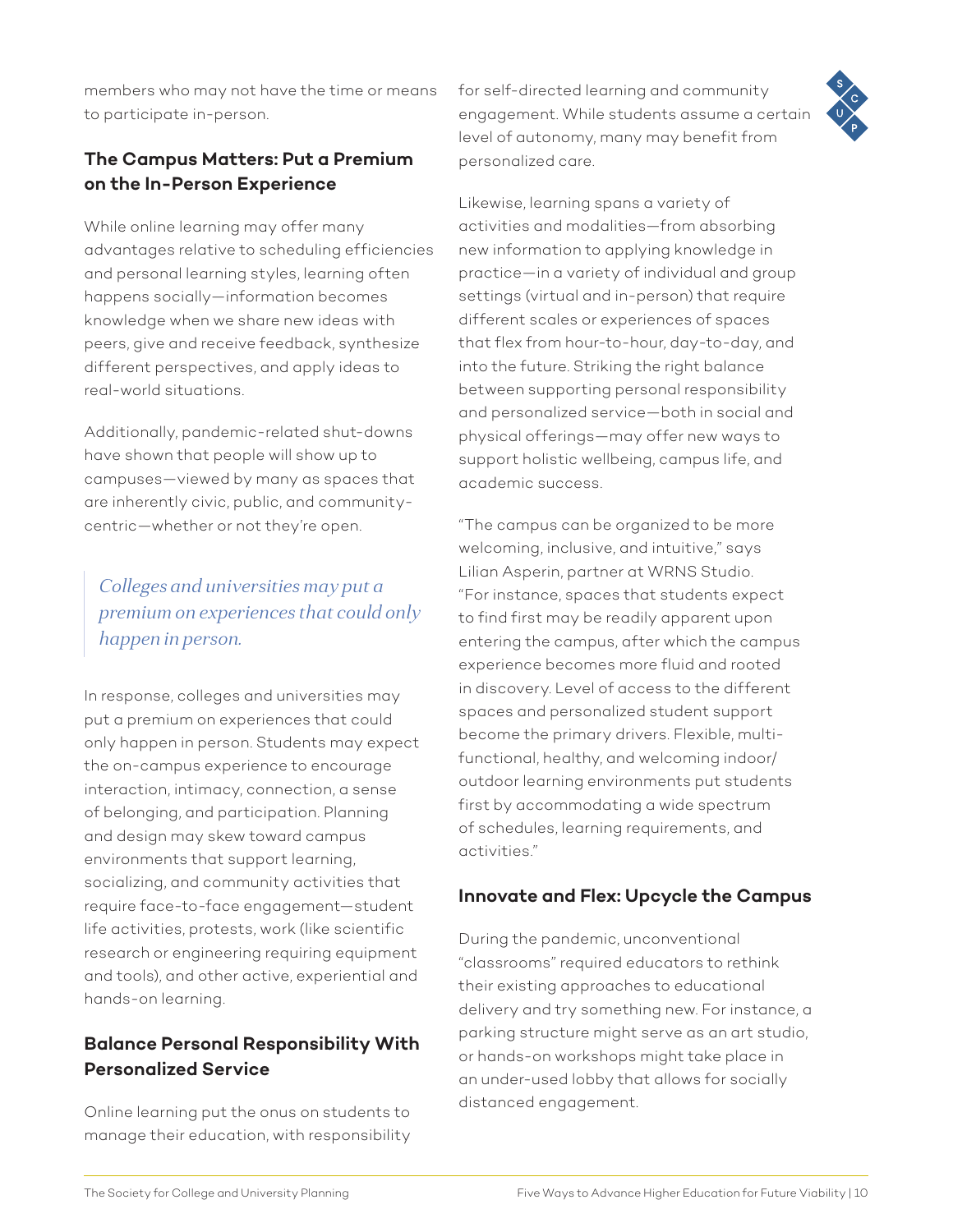In the same way that instructors must shake things up and adapt to new modalities and changing expectations, so must space planners adapt in order to put students first. Physical space that has outlived its initial purpose or was built without a focus on wellness, inclusivity, or operational costs might be repurposed to better support how students learn and interact. Older buildings or classrooms dedicated to singular departments might be repositioned as welcoming, interdisciplinary spaces that host myriad students, faculty, staff, and community members. Similarly, real estate practices, like shared use agreements with neighboring organizations, can generate opportunities in the local economy.

#### **QUESTION / PROVOCATION**

If hybrid learning becomes the norm, how do we rethink campuses to craft environments that best support learning, community engagement, equity, and inclusion?

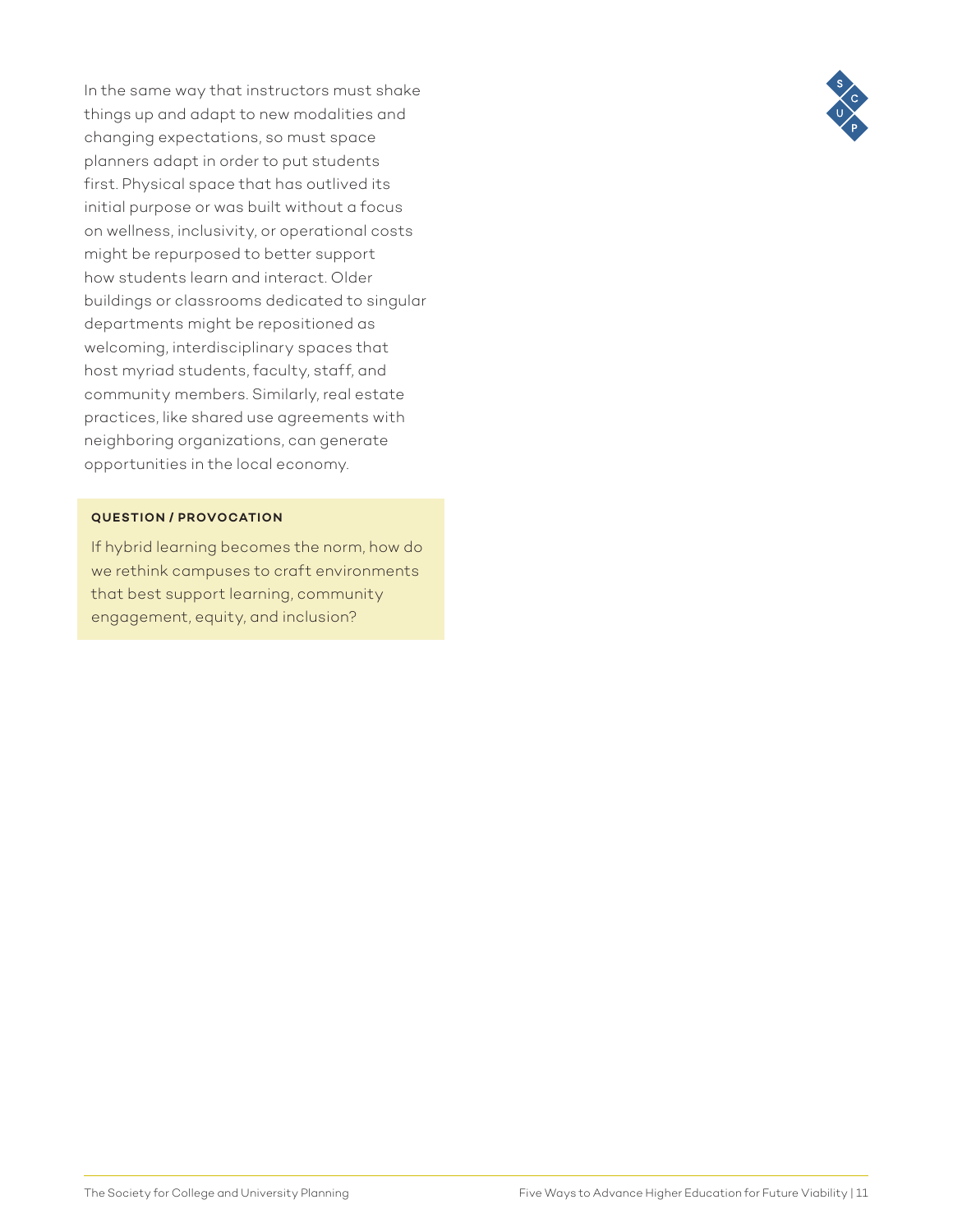#### 4. Policy and Planning: Shift From Reaction to Strategic Integrated Planning

It is difficult to focus on planning while in survival mode—to plan for a multi-year runway while addressing current and urgent challenges. Likewise, policy making and strategic planning are about defining the problem and the problem is very much in flux.

The amount of decision making (and the weight of the decisions) leaders within higher education must make is unprecedented. People whose job it is to think 5-10 years out are being asked to make decisions with time horizons of 5-10 weeks. Leaders within higher education must find a way to respond to the shifting demands of the pandemic in real time—facing complex short-term questions around logistics, pedagogies, prioritization, and costs—while considering long-term implications.

The following insights may inform an approach:

#### **Plan in Collaboration With a Diverse Constituency**

Nicholas Santilli, PhD, senior director of learning strategy for SCUP, points out that "shelter in place" provoked a rise in cross-silo conversations on campuses throughout the world. Being physically separate from one another demanded we remain in contact and brought people together across functions to do the kind of quick planning that is required to move forward, one day at a time. The experience has largely shown that the more people at the table, the better—those with expertise across the range of university functions and interests bring insights about short-term decisions that will synthesize into a better whole for long-term policy and planning.

*The more people at the table, the better those with expertise across the range of university functions and interests will bring insights about short-term decisions that synthesize into a better whole for long-term policy and planning.* 

#### **Reevaluate Policy and Align With Emerging Practices**

Institutions implemented a number of operational, pedagogical, financial, and other responses to the COVID-19 pandemic. These potentially long-term shifts in practice could produce lasting changes in institutional functioning. Often, policy is slow to catch up with behavioral changes that occur on campus; this moment provides an opportunity to re-evaluate and revise institutional policies to follow practice.

This rethink requires discontinuing policies that may no longer "fit" in different COVID-19 or post-pandemic scenarios related to parking, office space, admissions, approval/ sunsetting of programs, and faculty/staff amenities, to name a few. For example, the pandemic has shown that working from home is possible for many within academia. If and when we do return to the campus or to work in various ways, what are the expectations? Two days per week? And what days? What is the policy on office sharing? Peak demand may come into play, in which case we would still need the same amount of offices if people aren't sharing. These questions just brush the surface relative to the space planning implications of COVID-19, many of which may set policy and inform planning for years to come.



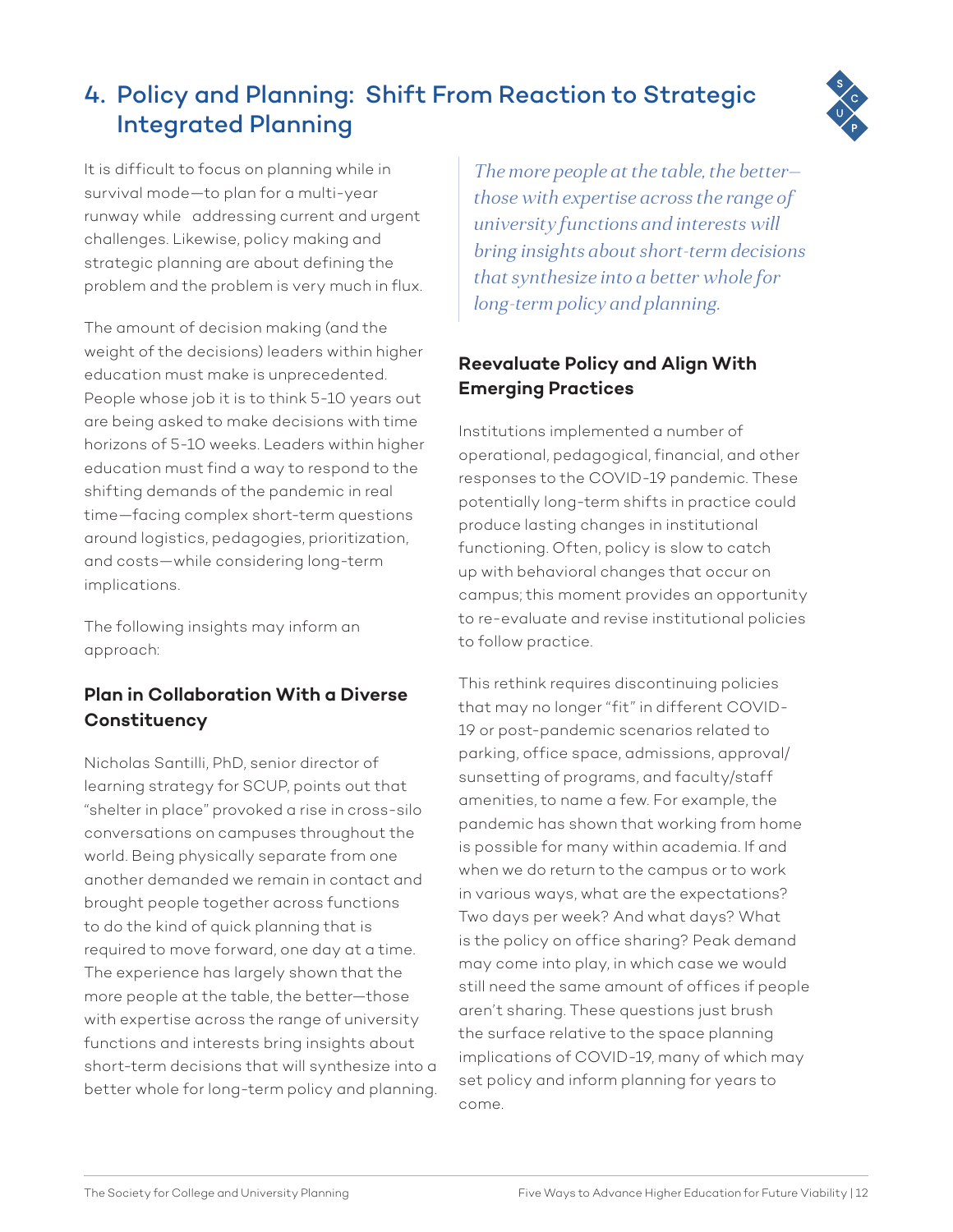#### **Town/Gown Relationships May Be More Important Than Ever**

The relationship between a college or university and civic leaders is more important now than ever. City leaders are in a tough position—in many cases, universities are cities' largest employers and/or tax contributors. Likewise, colleges and universities have a significant impact on the local economy and culture. When universities welcome back students, citizens may be put at risk, as we've seen in upticks in COVID-19 cases where campuses have reopened. Yet, shutting down campuses presents financial risks. The issue is multi-layered, presenting dilemmas like the fact that many retirees, a population with higher COVID-19 mortality rates, live in college towns. As colleges and universities respond in real time to the regulations of their local and state governments, how might we collaborate to identify long-term strategies?

Given the porosity of so many campuses and cities relative to one another, and the need for collaboration between institutional and civic leaders, there may be opportunity to form transformational and long-lasting synergies that leverage funding channels, like publicprivate partnerships (P3).

#### **QUESTION / PROVOCATION**

What decisions and changes, made in this moment, are here to stay?

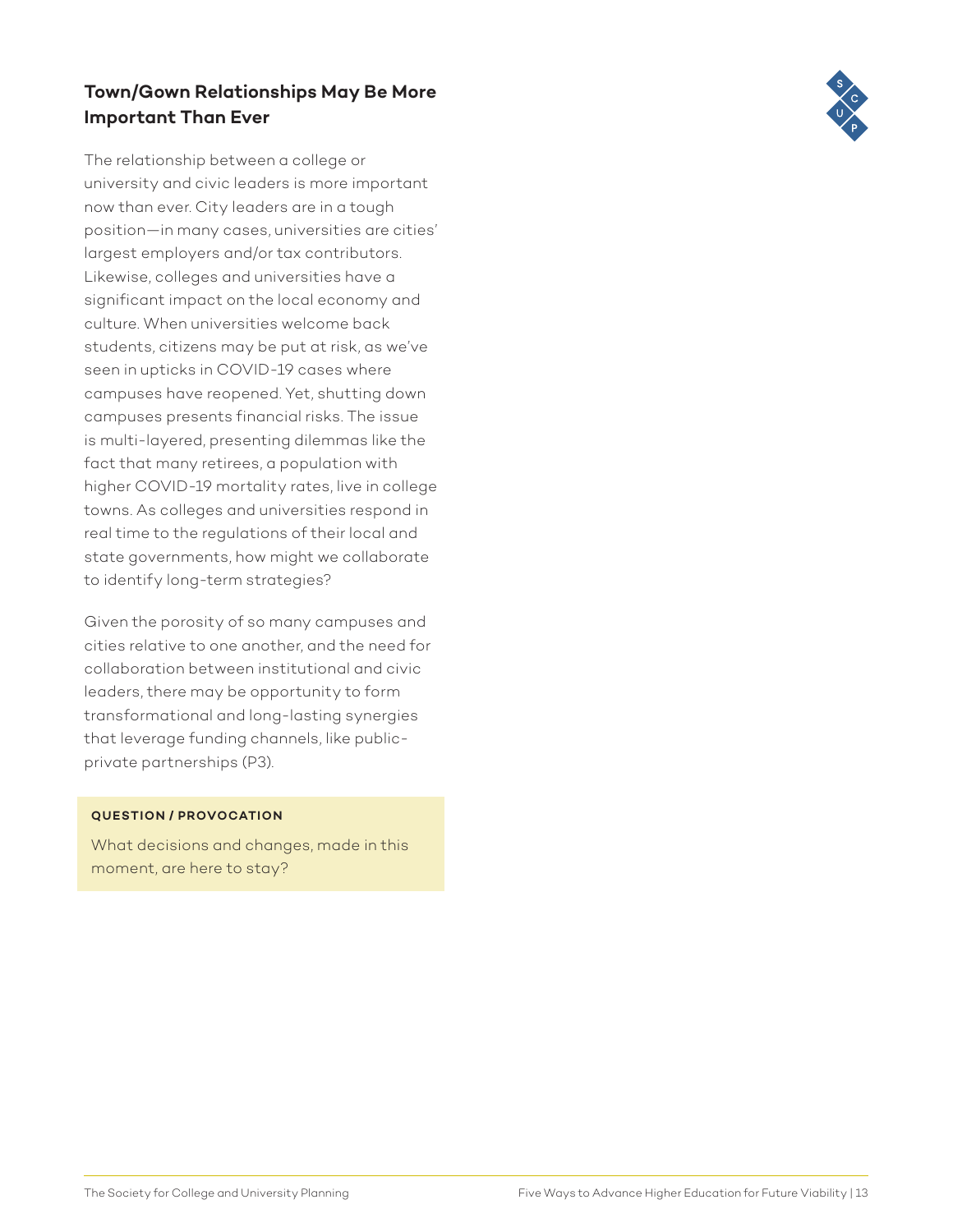#### 5. Funding: Define Value and Innovate

COVID-19 put a fine point on the financial reckoning colleges and universities were facing long before the pandemic began, and we are likely to feel its effects in the years to come. With declining enrollment revenues, state funding decreases, and rising expenses (training faculty and staff to deliver online learning, new cleaning protocols, adjustments to building systems and operations, and increased IT infrastructure demands, to name a few), colleges and universities face tough decisions about what to cut. To survive, many institutions must thoughtfully re-visit core values and innovate around funding.

The following insights may inform an approach:

#### **Equity and Access**

The funding crisis within education raises questions about core values, access, and equity. What and who gets cut out of higher education? Elite, well-endowed institutions may survive COVID-19 while many public institutions and small private institutions flounder, further widening the income and education inequality gap. Will higher education be just for the gifted and wealthy?

*New business models will likely emerge, addressing student expectations for equitable access to education.* 

"Leaving post-secondary education without a degree or credential is the most serious problem," says Nicholas Santilli, PhD, senior director of learning strategy, Society for College and University Planning. "Some will argue that access has improved, but the resources necessary for persistence and completion to degree is where inequity comes into stark focus. Who does and does not

complete is the real tragedy. Students leave institutions without credentials, a lot of debt, and no means of acquiring a job that will help them address their debt and standard of living."

New business models will likely emerge, addressing student expectations for equitable access to education. Can we leverage this moment to impose better, more efficient business processes? Is this an opportunity to clarify the value of higher education by innovating around access and quality?

#### **Life-Course Learning: Workforce Training Versus Traditional Education**

As students engage with online learning and grapple with financial challenges in response to the pandemic and recession, there may be an increased interest in skills training and/ or certificate programs that translate into viable careers. The pursuit of post-secondary training to fit a specific workforce need may overtake that of a formative education and the full "college experience."

Whether engaged in skills training or more traditional four-year college experiences, students from diverse backgrounds will continue to expect a great deal of choice in their educational offerings, from when and how they learn to what they believe will bring value to their lives.

"The real potential in transforming postsecondary education is to drop the illusion of 'lifelong learning' and recognize that as careers become more complex, people will need 'life-course learning," said Nicholas Santilli, PhD, senior director of learning strategy, Society for College and University Planning. This approach would meet people where they are with learning opportunities they need at particular moments in their life

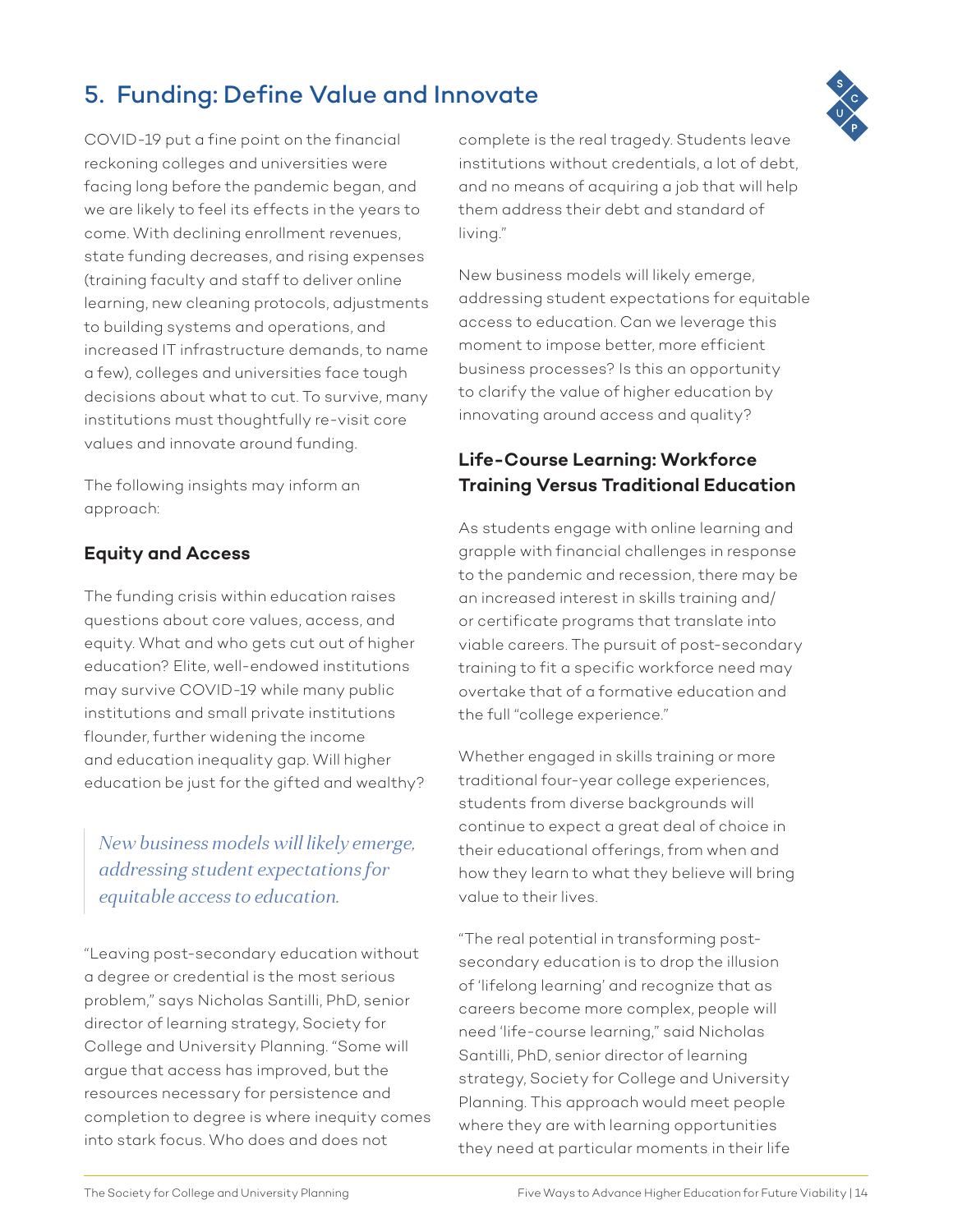course; the education or training of 20-yearolds is different from that of 38-year-olds. Post-secondary institutions need to recognize what people need given the context of their lives rather than asking people to conform to a relatively rigid menu of educational options that may or may not fit what people need (and when and how they access it).

*"The real potential in transforming postsecondary education is to drop the illusion of 'lifelong learning' and recognize that as careers become more complex, people will need 'life-course learning."*

#### **The Pause**

Many colleges and universities are moving forward with planned construction projects for which they'd already obtained funding. At the same time, numerous projects have gone on hold, especially at state institutions dependent upon uncertain state budgets.

The viability of these projects and others is in question. Major considerations include the cost benefits of adaptive reuse against new construction, or new program mixes and scale requirements. How will our experience with social and physical distancing inform planning moving forward? Will housing projects, now opening at half capacity, be re-thought?

#### **QUESTION / PROVOCATION**

Funding constraints raise questions about core values, access, and equity. What, and who, gets access to higher education? Is this an opportunity to clarify the value of higher education by innovating around access and quality?

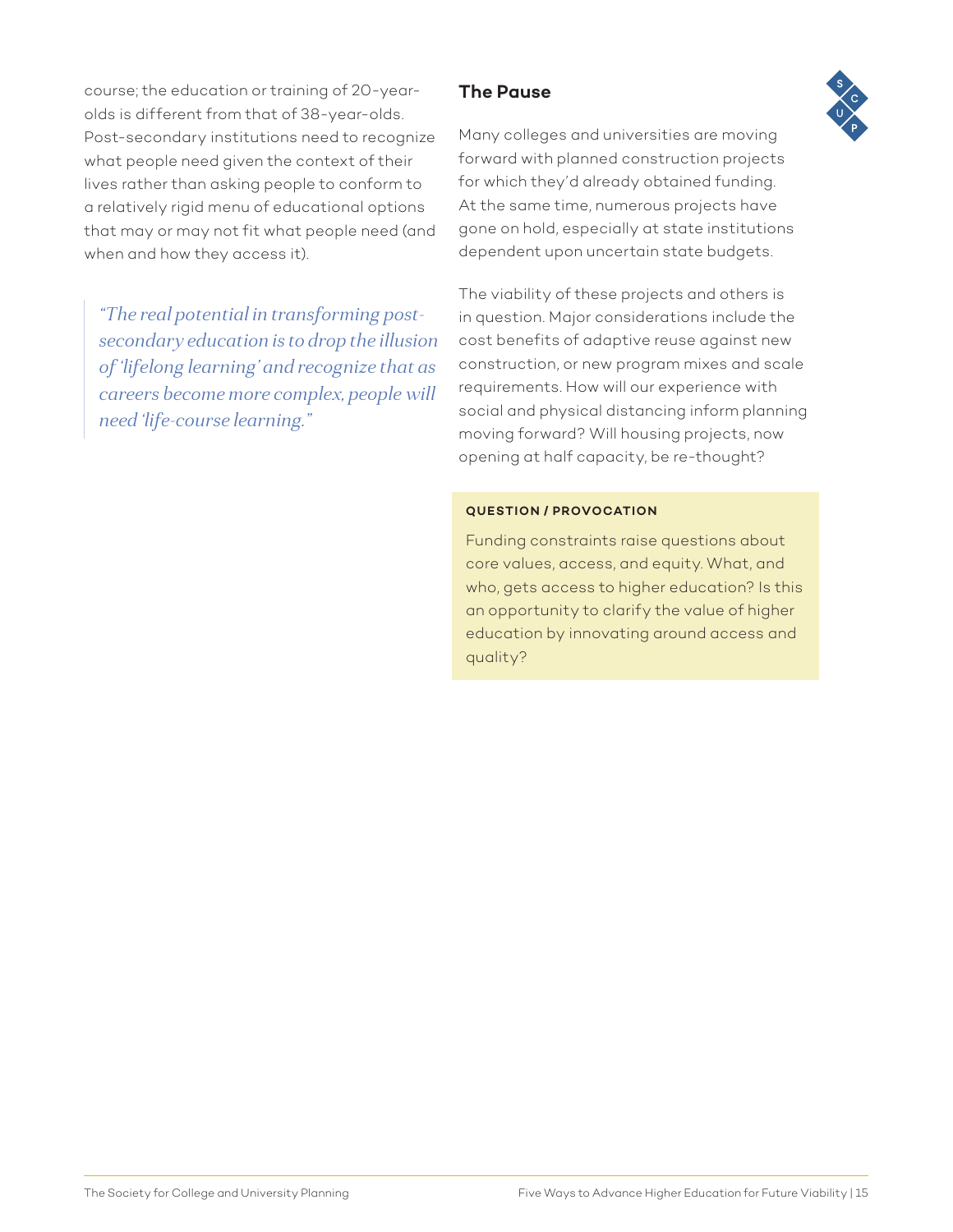## Conclusion

One of the biggest reveals of the Virtual Pacific Region Fall Series, "COVID + CRUCIBLE: HIGHER EDUCATION FACES FALL 2020", was that in this unprecedented and challenging time, our ability to ask the right questions, iterate on possible solutions, and share successes will define what higher education (and many aspects of society) look like moving forward. The following are the core questions that emerged from the series:

- » Is higher education up to the challenges of this reckoning?
- » How can we leverage integrated planning for the future success of our colleges and universities?
- » What role can students play in shaping the future of higher education?
- » What does putting a premium on the in-person campus experience look like?
- » Where are there opportunities for adaptive re-use of campus real estate?
- » What new and innovative business models are emerging?
- » What role does higher education play in dismantling systemic racism?
- » How do we pick up on the momentum of Black Lives Matter to affect and sustain real change?
- » Where and how do we meet students where they are?
- » How are institutions responding to students' needs for mental and physical wellbeing and support services?
- » How do we combat isolation and create a sense of community that is safe and welcoming, both now and in the future?



- » Access
- » Independence
- » Exposure
- » Workforce readiness
- » Expertise
- » Innovation
- **Equity**
- » Social justice
- » Advanced critical thinking
- » The ability to engage in a broad and deep historic, cultural, civic, economic, and social conversations

For many, education is the foundation upon which an equitable democracy either falters or thrives.

Many institutions of higher education are rooted in tradition, with consensus-based and often slow approaches to change. The pandemic forced us to move quickly while bringing together diverse and crossdisciplinary perspectives. Can we pick up on this sense of urgency to help higher education pivot and stay viable as both a business and civic proposition? How do we work together right now in this liminal moment—to turn the crucible of COVID-19 into an opportunity? How do we transform higher education to deliver on its promise?